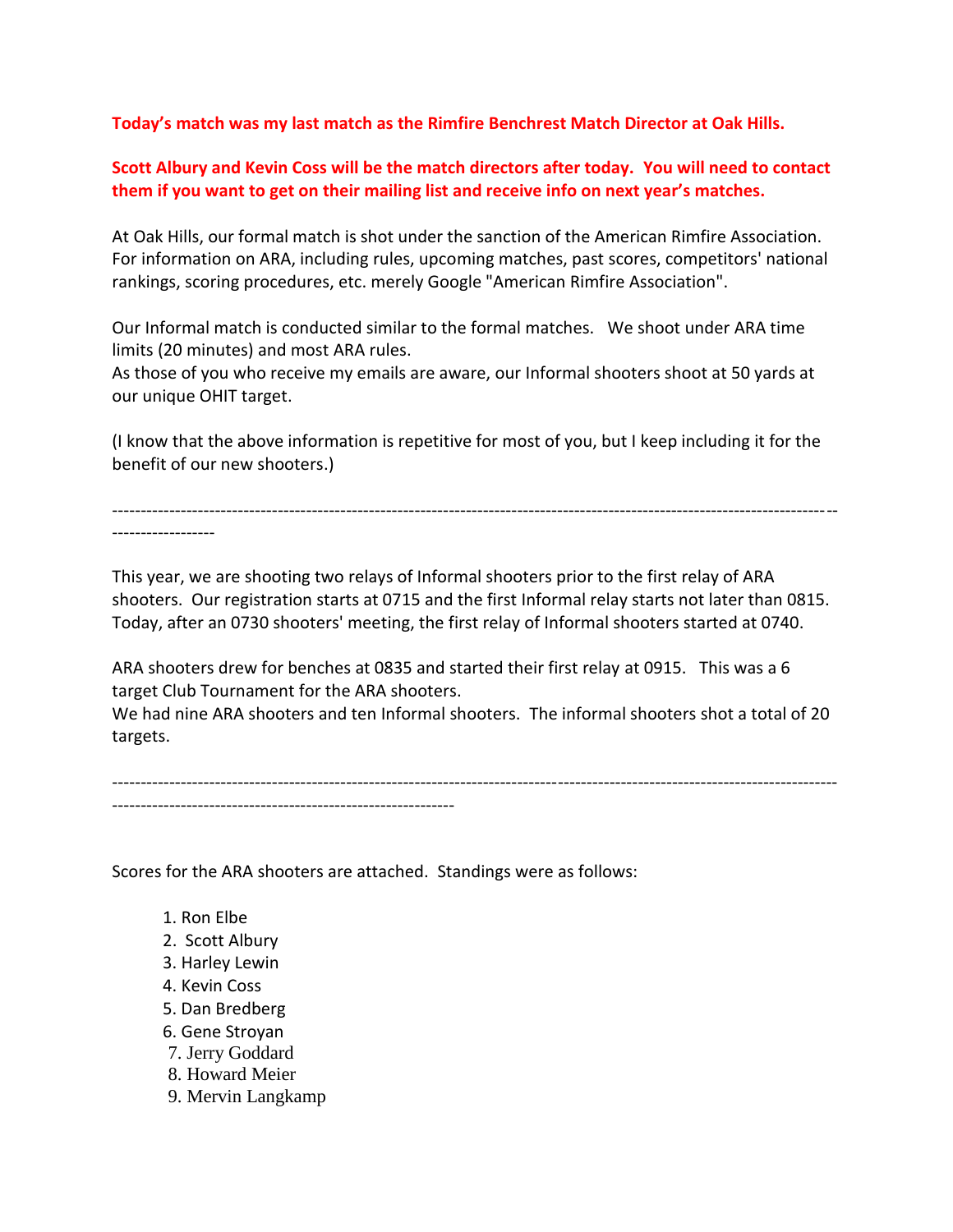Howard and Mervin are new-to-ARA shooters who traveled all the way from Beloit to start their ARA careers with us.

------------------------------------------------------------------------------------------------------------------------------- ----------------------------------------------------------

Informal matches consist of only one target (but shooters can reenter as many times as they wish). I record only each shooter's best score.

We have three classes of informal matches --- Semiauto, Sporter, and Vintage. Each shooter's highest score is used to determine his standing in his class.

Winners of the three informal classes were:

| Semiauto    |      |
|-------------|------|
| Greg Couch  | 2225 |
|             |      |
| Sporter:    |      |
| Jim Granger | 2450 |
|             |      |

Vintage:

| Joe Duda | 2400 |
|----------|------|
|          |      |

The best score for each of the Informal shooters was:

Semiauto:

| John Parkhurst | 2050 |
|----------------|------|
| Greg Couch     | 2225 |
| Joe Duda       | 2025 |

| Sporter:         |      |
|------------------|------|
| Jim Granger      | 2450 |
| <b>Tim Tulon</b> | 1960 |
| Larry Fells      | 2125 |
| Dean Borders     | 1825 |
| Ron Kron         | 2450 |